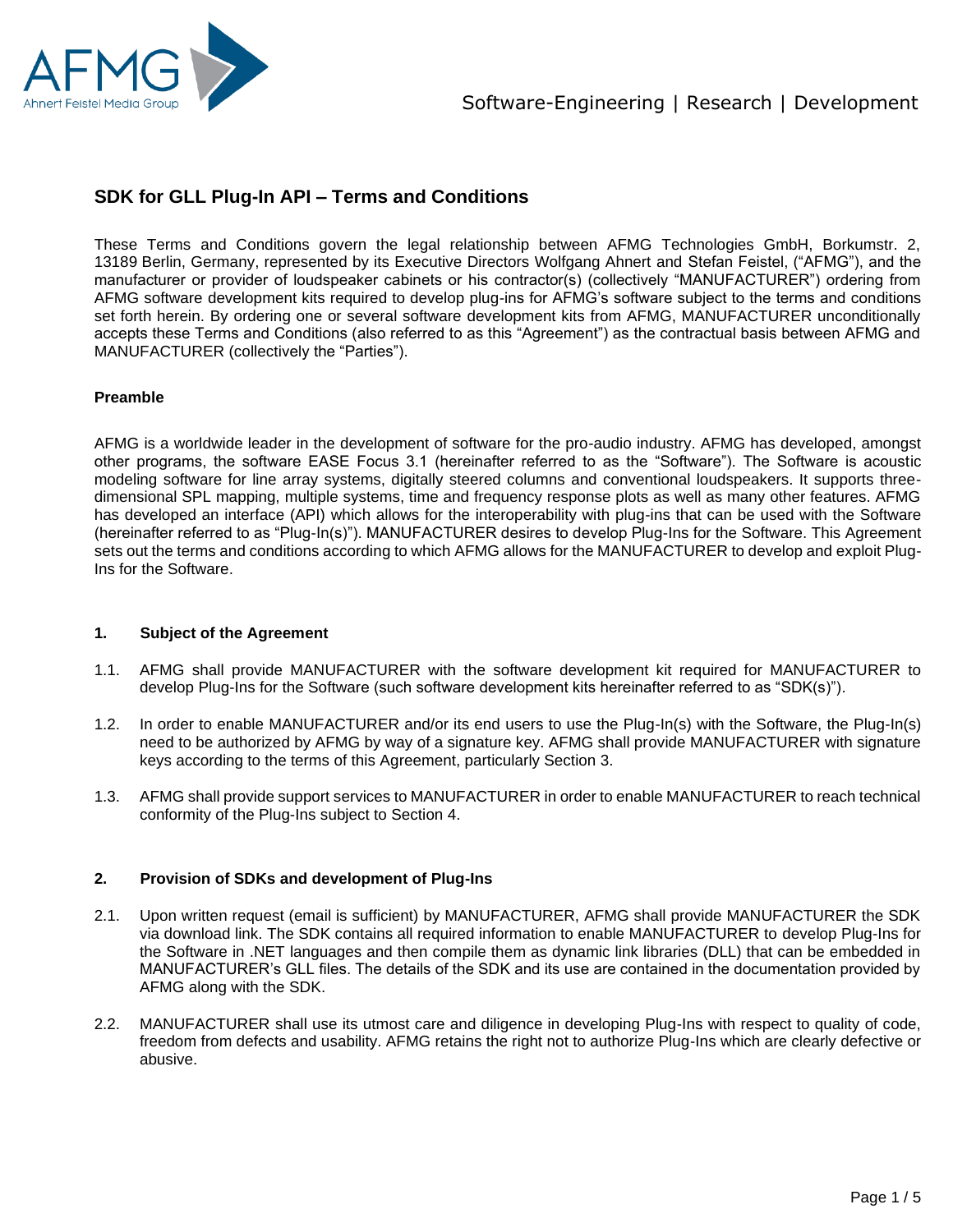

#### **3. Authorization of Plug-Ins and provision of Signatures**

- 3.1. Once MANUFACTURER has developed a Plug-In for the Software, the Plug-In needs to be authorized by AFMG in order to properly function with the Software. For authorization purposes, MANUFACTURER is obliged to send AFMG each newly developed Plug-In via download link in DLL format.
- 3.2. Once AFMG has received a newly developed Plug-In from MANUFACTURER in DLL format, AFMG will use its best efforts to deliver to MANUFACTURER the signature key ("Signature") for the respective Plug-In within three business days. In the event that AFMG, for whatever reason, realizes that the Signature(s) cannot be delivered within three business days, AFMG shall notify MANUFACTURER accordingly and inform MANUFACTURER of the expected time of delivery.
- 3.3. Once MANUFACTURER has received the Signature for the respective Plug-In, MANUFACTURER is in the position to embed the Signature together with the Plug-In in the GLL file of the respective loudspeaker cabinet.
- 3.4. From the moment of delivery of the Signature to MANUFACTURER, AFMG shall support the respective Plug-In with respect to all AFMG software products that are compatible and supported by AFMG at this point in time, or any free upgrades of such products, for at least three further years.
- 3.5. MANUFACTURER is entitled to commercially exploit its GLL with signed Plug-Ins and to deliver them to its end users. AFMG will only deliver Plug-Ins to end users or other third parties upon express written request by MANUFACTURER.

#### **4. Support**

- 4.1. AFMG shall provide 12 hours of support to MANUFACTURER per year during the term of this Agreement. Support services include development consultancy, technical assistance, and code debugging, and shall be provided via telephone and email during AFMGs regular business hours on working days (except German bank holidays). AFMG shall use its best efforts to react to support queries within 48 hours.
- 4.2. If MANUFACTURER wishes for support services from AFMG exceeding 12 hours per year, MANUFACTURER can book a "Support Extension" from AFMG covering 12 additional hours of support. The fee for the "Support Extension" is EUR 1,200. The "Support Extension" can be requested in writing by letter or email to AFMG and is subject to acceptance by AFMG. The fee for the "Support Extension" shall be invoiced to MANUFACTURER.
- 4.3. In the event of termination of the Agreement (Section 7), all unused support hours subject to Section 4.1. expire.
- 4.4. Unused support hours covered by the "Support Extension" subject to Section 4.2. shall not expire but remain available to MANUFACTURER for a maximum period of three (3) years after booking of the "Support Extension" if MANUFACTURER renews the agreement for a subsequent year or at a later point in time.
- 4.5. It is expressly agreed between the Parties that AFMG is under no obligation to, and shall not, reimburse MANUFACTURER for unused support hours, regardless of whether these unused support hours were granted under Section 4.1. or Section 4.2 ("Support Extension").

#### **5. Obligations of MANUFACTURER**

5.1. MANUFACTURER is not entitled to use the SDK for any other purpose besides developing Plug-Ins as set forth in this Agreement. Furthermore, MANUFACTURER is not entitled to pass on the SDK or any other material provided by AFMG (such as documentations or information regarding the interface) to third parties without prior written consent of AFMG.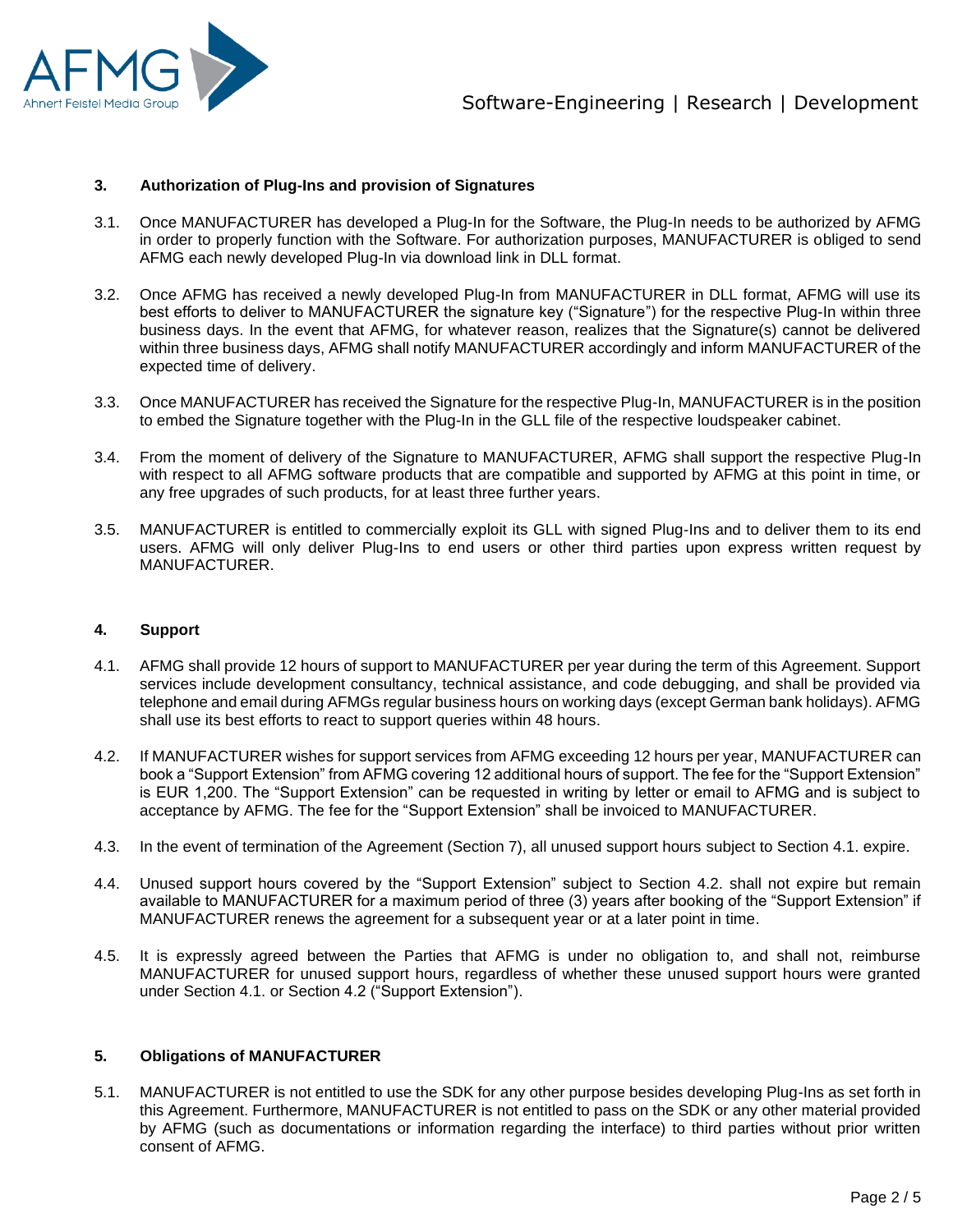

- 5.2. MANUFACTURER shall not alter or modify any copyright notices contained in the SDK or any other material provided by AFMG.
- 5.3. MANUFACTURER acknowledges that AFMG's trademarks are owned solely and exclusively by AFMG and agrees to use such trademarks only in selling, advertising and promoting material relating to the distribution of the Plug-Ins.
- 5.4. When publically mentioning the Plug-Ins (e.g., through advertising, on the internet etc.), MANUFACTURER shall make proper reference to AFMG and the Software.
- 5.5. In the event of any material breach of the provisions of this Agreement, especially in the event that a Plug-In is clearly defective or developed for abusive purposes, AFMG is entitled to block the respective Plug-In for use with the Software, e.g., by black-listing the Signature of the respective Plug-In. AFMG shall notify MANUFACTURER within reasonable time before implementing any such measures. All other rights of AFMG, including the right to terminate this Agreement for good cause, remain unaffected.
- 5.6. In order to avoid any doubt, the Parties agree that AFMG shall only support Plug-Ins that have been authorized by providing a Signature. In the event that MANUFACTURER uses and/or distributes Plug-Ins that have not been authorized with a Signature by AFMG, AFMG is entitled, in its sole discretion, to block the use of such Plug-In or send a respective warning letter to MANUFACTURER setting a deadline to have the respective Plug-In updated and authorized by AFMG.
- 5.7. AFMG recommends MANUFACTURER to employ obfuscation software to avoid re-engineering of Plug-Ins by third parties.
- 5.8. MANUFACTURER shall only develop and distribute Plug-Ins for loudspeaker products and brands for which MANUFACTURER is authorized to do so.

#### **6. Prices and Payments**

- 6.1. For all services provided by AFMG under this Agreement, except the "Support Extension" fee subject to Section 4.2, MANUFACTURER shall pay to AFMG an annual fee of EUR 2,500.
- 6.2. AFMG shall send an invoice to MANUFACTURER at the beginning of each term of the agreement for the fee payable by MANUFACTURER under Section 6.1. All payments under this Agreement are payable according to the payment conditions of the respective invoice from AFMG. If not otherwise indicated in the respective invoice, any payments should be made to:

| Bank:                  | Deutsche Bank AG            |
|------------------------|-----------------------------|
|                        | BIC (SWIFT): DEUT DE DBBER  |
| IBAN:                  | DE54 1007 0024 0730 6988 00 |
| Bank code:             | 100 700 24                  |
| Account-Nr.: 730 69 88 |                             |

- 6.3. Unless otherwise agreed to by the Parties, all prices exclude any sales, use, withholding, value added or similar taxes, government fees or levies or other assessments which shall be the sole responsibility of MANUFACTURER.
- 6.4. In order to avoid any doubt, the Parties agree that MANUFACTURER is not entitled to any reimbursement of fees paid to AFMG under this Agreement in the event that the life cycle of AFMG's software products terminates.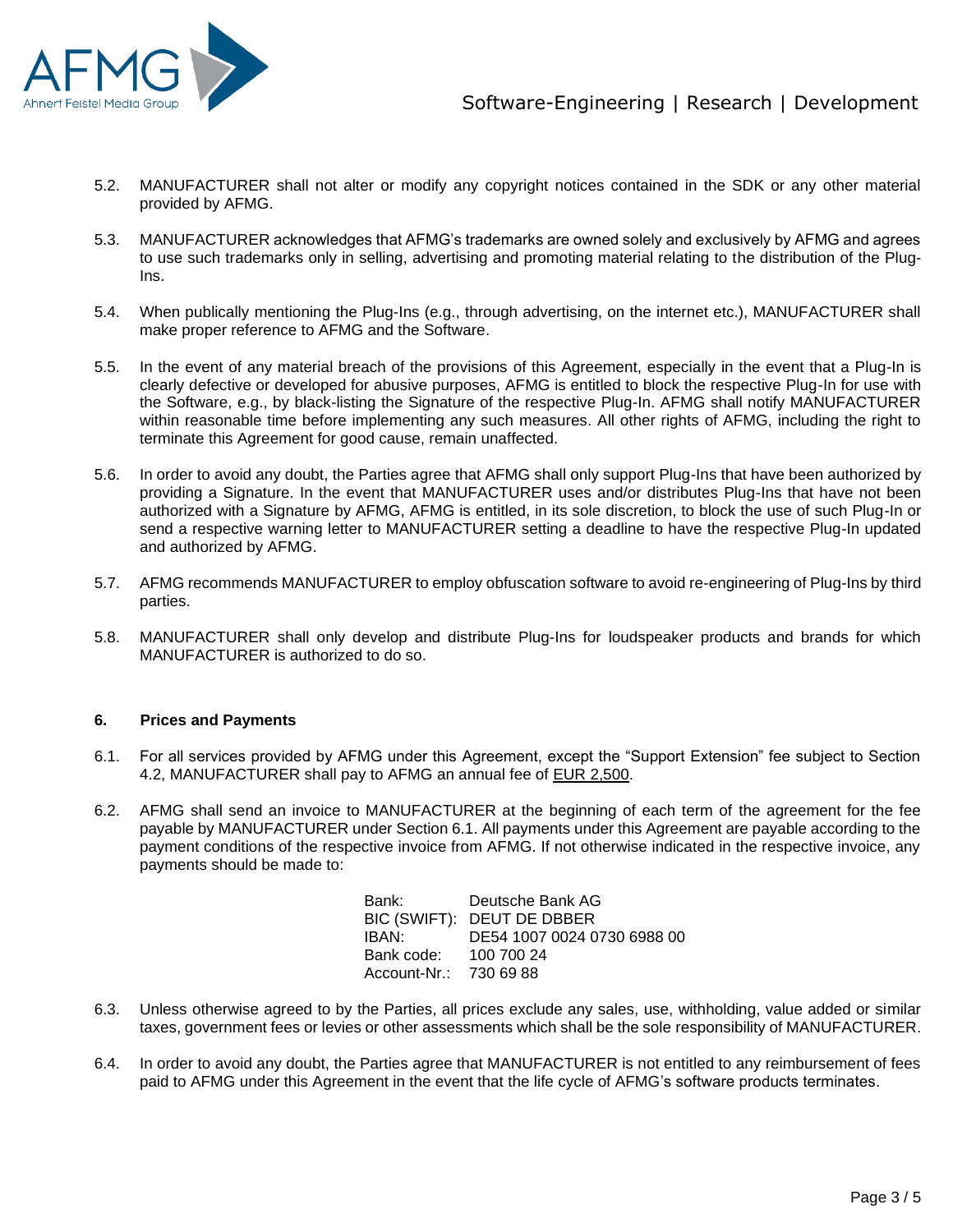

#### **7. Term and Termination**

- 7.1. This Agreement enters into force upon the first order of an SDK by MANUFACTURER. This Agreement shall remain in force for (1) year.
- 7.2. The right of both Parties to terminate this Agreement for good cause shall not be prejudiced. "Good cause" shall exist particularly in the event that either Party breaches a material obligation of this Agreement.
- 7.3. After termination of this Agreement, MANUFACTURER is entitled to use the authorized Plug-Ins and GLLs further without restriction. This does not affect AFMG's right to block Plug-Ins in the event of abusive uses pursuant to Section 5.5. In order to avoid any doubt, the Parties agree that, after termination, AFMG is under no obligation whatsoever to deliver further Signatures for Plug-Ins to MANUFACTURER.

### **8. Limitation of liability**

- 8.1. MANUFACTURER shall be solely liable for the Plug-Ins developed by MANUFACTURER. In order to avoid any doubt, the Parties expressly agree that AFMG shall not assume any representation, warranty or covenant with respect to the quality and/or freedom from defects of MANUFACTURER's Plug-Ins. Moreover, AFMG does not represent or warrant that the supporting AFMG software is free from defects when run with the Plug-In.
- 8.2. AFMG shall not be liable for any claims for damages or any claims for reimbursement of wasted expenses, regardless of the type of violation involved and regardless of the legal grounds, except in, (i) cases involving wilful misconduct, where liability shall be governed by applicable law, regardless of the type of damages involved; (ii) cases involving personal injuries or damages recoverable under the German Product Liability Act (Produkthaftungsgesetz), where liability shall be governed by applicable law, regardless of default; and (iii) cases involving property damages, where liability shall be limited to gross negligence.
- 8.3. Except as provided in Section 8.1. above, AFMG shall not be liable for any damages, including, without limitation, financial losses of any kind.
- 8.4. The limitation of liability as defined in Section 8.1. above applies to the same extent to any kind of damages caused by gross negligence of employees or otherwise authorised persons of AFMG.

#### **9. Jurisdiction, Governing law, final provisions**

- 9.1. Any disputes arising from or in connection with this Agreement shall be determined by a court of competent jurisdiction in Berlin, Germany.
- 9.2. This Agreement shall be governed by and construed in accordance with the laws of the Federal Republic of Germany, with the exception of the United Nations Convention on Contracts for the International Sale of Goods (CISG).
- 9.3. If any provision of this Agreement shall be held invalid, the validity of the remaining provisions shall remain unaffected thereby. Any invalid provision shall, to the extent permitted by law, be replaced by such valid provision as most closely reflects the commercial intent and purpose of the original provision. The forgoing shall apply analogously if any provision shall have been inadvertently omitted from this Agreement.
- 9.4. Any modifications or amendments to this Agreement, including any waiver of this provision, shall be invalid unless executed in writing and duly signed by both Parties. This Agreement reflects the entire agreement between the Parties. The Parties have not entered into any oral or written collateral agreements regarding this subject matter. Any other terms and conditions of the MANUFACTURER are hereby excluded and shall not be part of this Agreement.